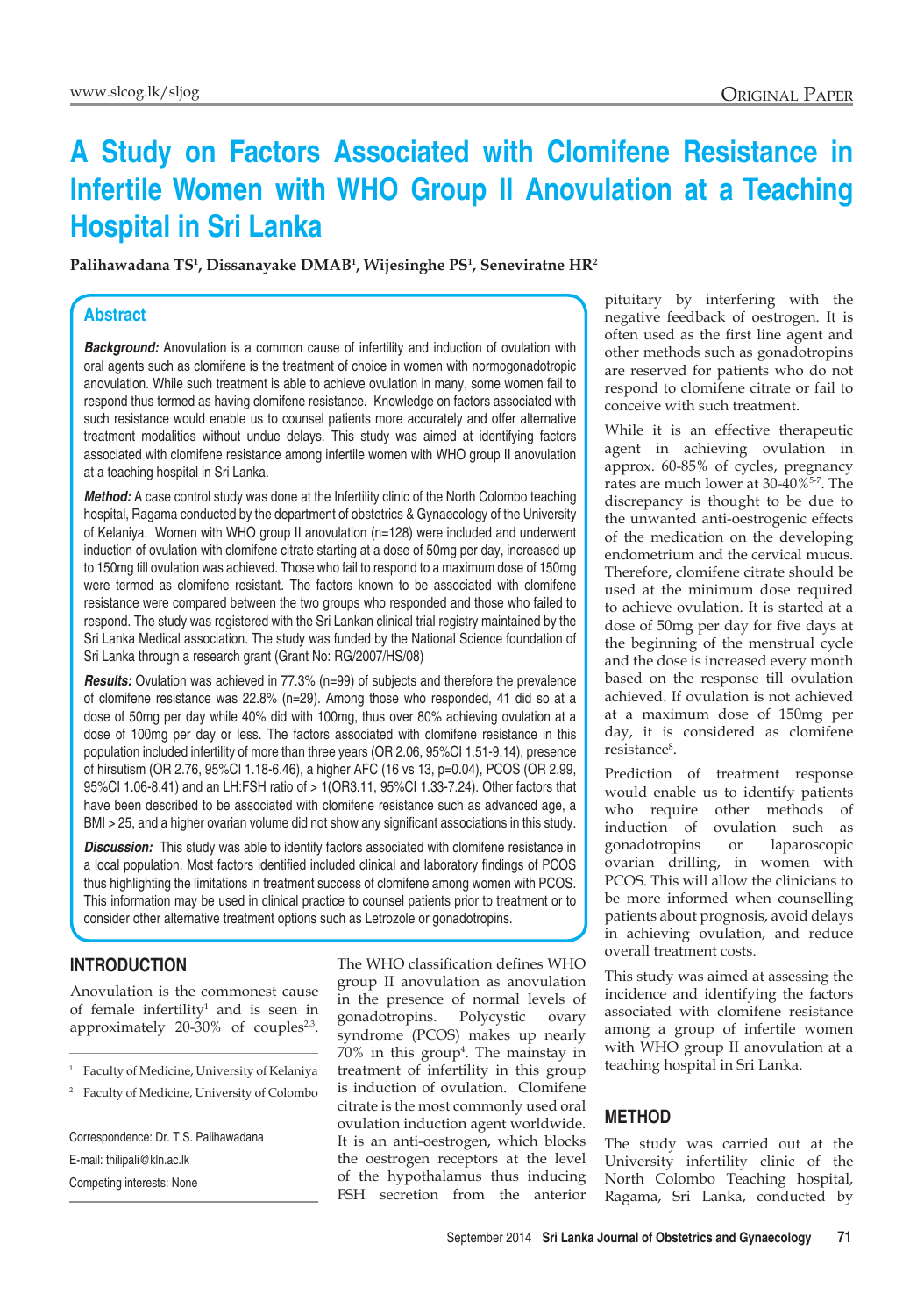the department of Obstetrics and Gynaecology, University of Kelaniya. A case control study design was used and included women who were diagnosed to have anovulation with normal levels of early follicular phase FSH (2-20IU/l), thus belonging to WHO group II anovulation. Women were between 18-40 years with normal levels of TSH and prolactin levels and those with any previous ovarian surgery were excluded.

All women included in the study were seen on the 2<sup>nd</sup> day of a spontaneous menstrual cycle and the FSH and LH levels in the index cycle were done. They underwent an ultrasound scan for ovarian morphology and determination of antral follicle count (AFC). Clomifene citrate was commenced at a dose of 50 mg per day for 5 days starting from the 2nd day of the menstrual cycle. Ultrasound follicle tracking was commenced from the 9th day of the cycle and continued till detection of ovulation. Absence of any dominant follicle (>10mm diameter) by the  $12<sup>th</sup>$  day or follicle development arrest (no increase in diameter after 3 day) was taken as anovulatory. Those who fail to ovulate with such treatment had the drug dose increased by 50mg per day, in the subsequent cycles till a maximum dose of 150mg was achieved. Failure to respond to such a maximum dose was termed as clomifene resistance.

The main outcome variables compared between the two groups included age, BMI, presence of significant hirsutism, the ovarian volume, the AFC, FSH level and an abnormal FSH:LH ratio (a ratio of >1). Hirsutism was assessed using the modified Ferriman-Gallwey scoring system with a cut off score of eight<sup>9</sup>. AFC was assessed by counting the number of follicles with a diameter of 2-9mm on an early follicular phase pelvic ultrasound scan. Polycystic ovary syndrome was diagnosed according to the modified Rotterdam criteria<sup>10</sup>. Visualisation of a mature follicle (with a diameter >17mm) and detection of its absence in 3 days with or without other evidence of ovulation such as appearance of the corpus luteum and free fluid in the pouch of Douglas were considered as confirmation of ovulation. A

single investigator (TSP) performed all ultrasound scan investigations using a GE LOGIQ 3 (GE healthcare, USA) scanner with a transvaginal transducer of 4.0-8.0 MHz.

The sample size calculation was done using previous data from a study by Imani *et al*, which achieved ovulation with clomifene in 77% of subjects included<sup>11</sup>. With an acceptable difference up to 10% of the assumed incidence, a sample size of 107 was calculated using WinPepi computer software, to describe the incidence of a satisfactory response to clomifene in this population. With an estimated drop up rate up to 20% a total of 128 was included in the study.

Approval for the study was obtained from the ethics review committee of the Faculty of Medicine, University of Kelaniya prior to study commencement. The trial was registered as a clinical trial with the Clinical trials registry of Sri Lanka Medical Association, a WHO affiliated registry (SLCTR/ 2008/015).

## **Results**

The total study population included 128 women with WHO group II anovulation with a mean age of 28.3 years (95%CI 27.5-29.1) and a mean BMI of 25.4 kg/m<sup>2</sup> (95% CI 24.3-26.4). Polycystic ovarian syndrome was present in 85 (66.4%) subjects.

Induction of ovulation was successful in 99 (77.3%) of subjects. They included 41 (32%) who ovulated at a dose of 50mg per day, 40 (31%) at 100mg and 18 (14%) with a dose of 150mg. Incidence of Clomifene resistance was 23% in this study group.

A comparison of predictive factors for clomifene citrate between the subjects who responded and were resistant is shown in table1.

## **Discussion**

Induction of ovulation is a common procedure undertaken in management of infertility and is offered to many patients either alone or in combination of intrauterine insemination. Clomifene citrate remains to be the most commonly used agent worldwide. Though previous studies have been done on predictive factors of treatment success in use of clomifene among WHO group II anovulation, not many studies have been done in local populations.

The study population included in this study had a PCOS prevalence of 66%, and is similar to prevalence described in other studies<sup>4</sup>. Ovulation was achieved with clomifene in approximately three quarters of the subjects. This was comparable with studies done in other countries<sup>5</sup>. In women who responded, nearly 80% did so at a dose of 100mg per day

| Table 1. The association of factors studied with clomifene reistance             |                                 |                                |                                   |
|----------------------------------------------------------------------------------|---------------------------------|--------------------------------|-----------------------------------|
| <b>Factor studied</b>                                                            | <b>CC</b> resistant<br>$n = 29$ | <b>CC</b> responsive<br>$n=99$ |                                   |
| Age; mean (SD)                                                                   | 28.3 (4.2)                      | 28.3(5.0)                      | p=0.969                           |
| Infertility > 3yrs                                                               | 13                              | 28                             | OR 2.06<br>(95% CI 1.51-9.14)     |
| $BMI > 25$ kg/m <sup>2</sup>                                                     | 17                              | 52                             | OR 1.28<br>$(95\%CI 0.56 - 2.94)$ |
| <b>Hirsutism</b>                                                                 | 14                              | 25                             | OR 2.76<br>$(95\%CI 1.18 - 6.46)$ |
| Mean ovarian volume: cm <sup>3</sup>                                             | 8.46(3.19)                      | 7.57(3.37)                     | $p=0.208$                         |
| <b>Mean AFC</b>                                                                  | 16.0(7.1)                       | 13.3(6.1)                      | $p=0.04$                          |
| <b>PCOS</b>                                                                      | 24                              | 61                             | OR2.99<br>(95%Cl 1.06-8.41)       |
| LH:FSH>1                                                                         | 17                              | 31                             | OR 3.11<br>$(95\%CI 1.33 - 7.24)$ |
| Expressed as no (%) unless mentioned. Significant associations are shown in bold |                                 |                                |                                   |